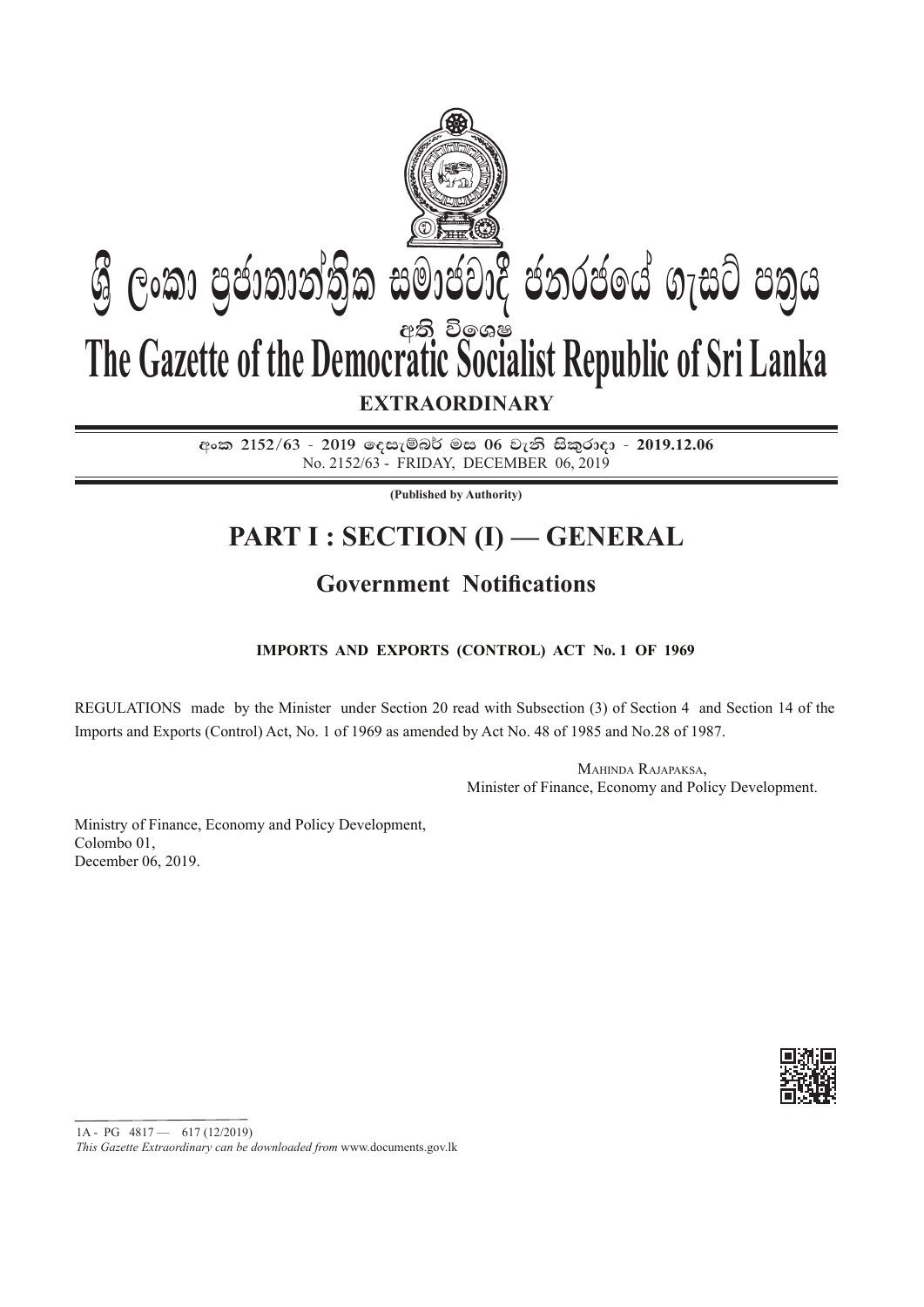#### **Regulations**

01. These Regulations may be cited as the Imports and Exports Control Regulation No.03 of 2019.

- 02. The Schedule I of the Special Import License Regulations, published in the *Gazette (Extraordinary)* No. 2044/40 dated November 09, 2017, Schedule I of the Special Import License Regulations, published in the *Gazette (Extraordinary)*  No. 2076/4 dated June 18, 2018 and Schedule I of the Special Import License Regulations, published in the *Gazette (Extraordinary)* No. 2143/36 dated October 03, 2019 as amended are hereby further amended.
- 03. The following items, specified under the HS Headings and HS Codes, appearing in Column I and Column II and their corresponding entries appearing in Column III of the Schedule I of the Special Import License Regulations, published in the *Gazette (Extraordinary)* No. 2143/36 dated October 03, 2019 shall be deleted by these Regulations.

| $S$ .No. | Column I                    | <b>Column II</b> |                | <b>Column III</b>                                                           | ICL          |
|----------|-----------------------------|------------------|----------------|-----------------------------------------------------------------------------|--------------|
|          | <b>HS</b><br><b>Heading</b> | <b>HS</b> Code   |                | <b>Description</b>                                                          |              |
| 203      | 08.02                       |                  |                | Other nuts, fresh or dried, whether or not shelled or<br>peeled.            |              |
|          |                             | 0802.80          | $\blacksquare$ | Areca nuts:                                                                 |              |
|          |                             | 0802.80.10       | $---$          | Fresh (not shelled or peeled)                                               | $\mathbf{L}$ |
|          |                             | 0802.80.90       | $---$          | Other                                                                       | L            |
|          |                             |                  |                |                                                                             |              |
| 204      | 08.13                       |                  |                | Fruit, dried, other than that of headings 08.01                             |              |
|          |                             |                  |                | to 08.06; mixtures of nuts or dried fruits of this                          |              |
|          |                             |                  |                | Chapter.                                                                    |              |
|          |                             | 0813.40          | $\sim$         | Other fruit:                                                                |              |
|          |                             | 0813.40.10       | $---$          | Tamarind                                                                    | L            |
| 205      | 09.04                       |                  |                | Pepper of the genus Piper; dried or crushed or                              |              |
|          |                             |                  |                | ground fruits of the genus <i>Capsicum</i> or of the genus                  |              |
|          |                             |                  |                | Pimenta.                                                                    |              |
|          |                             |                  |                | Pepper:                                                                     |              |
|          |                             | 0904.11          | $\overline{a}$ | Neither crushed nor ground                                                  |              |
|          |                             |                  | $- - -$        | Light Berries of pepper with a density not exceeding<br>450 grams per litre |              |

### **Schedule I**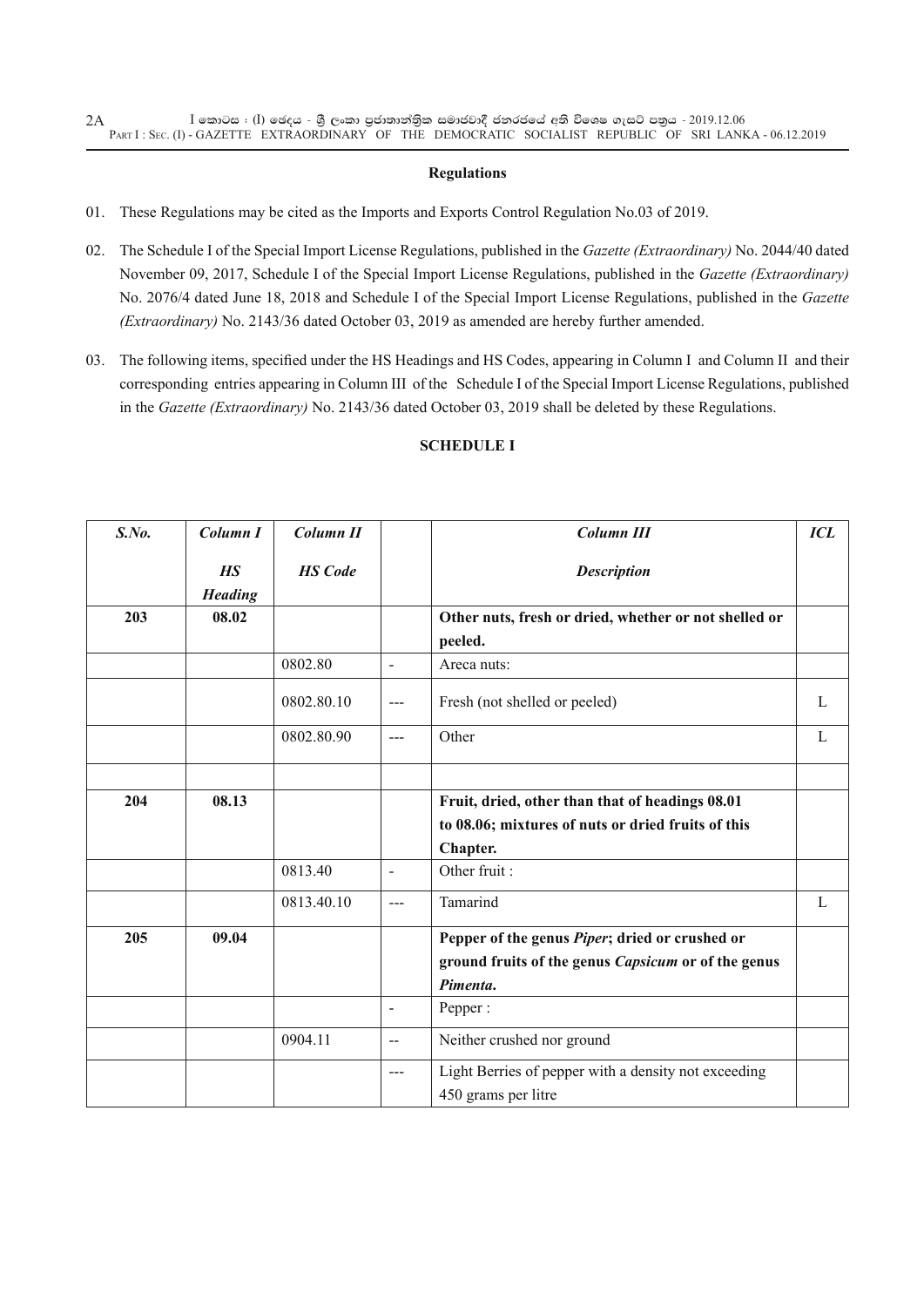# **Schedule I (***Contd***.)**

| S. No. | Column I              | Column II      |                          | <b>Column III</b>                                                         | <b>ICL</b>   |
|--------|-----------------------|----------------|--------------------------|---------------------------------------------------------------------------|--------------|
|        | H.S<br><b>Heading</b> | <b>HS</b> Code |                          | <b>Description</b>                                                        |              |
|        |                       | 0904.11.11     | $\frac{1}{2}$            | Organic                                                                   | $\mathbf{L}$ |
|        |                       | 0904.11.19     | $---$                    | Other                                                                     | $\mathbf{L}$ |
|        |                       | 0904.11.20     | $\qquad \qquad -$        | Matured Berries of pepper with a density exceeding 450<br>grams per litre | L            |
|        |                       | 0904.11.30     | $---$                    | Other, white                                                              | L            |
|        |                       | 0904.11.90     | $---$                    | Other                                                                     | L            |
|        |                       | 0904.12        | $\overline{\phantom{m}}$ | Crushed or ground :                                                       |              |
|        |                       | 0904.12.10     | $---$                    | Crushed                                                                   | L            |
|        |                       | 0904.12.20     | ---                      | Ground                                                                    | L            |
|        |                       |                |                          |                                                                           |              |
| 206    | 09.06                 |                |                          | Cinnamon and cinnamon-tree flowers.                                       |              |
|        |                       |                | $\overline{\phantom{a}}$ | Neither crushed nor ground :                                              |              |
|        |                       | 0906.11        | $\mathbf{--}$            | Cinnamon (Cinnamomum zeylanicum Blume):                                   |              |
|        |                       |                | $---$                    | Organic                                                                   |              |
|        |                       | 0906.11.11     | $--- -$                  | Quills cut, in retail packs of 1 kg or less and packed in<br>cases        | $\mathbf{L}$ |
|        |                       | 0906.11.12     | $\cdots$                 | Other quills                                                              | L            |
|        |                       | 0906.11.13     | $---$                    | Qullings                                                                  | L            |
|        |                       | 0906.11.14     | $---$                    | Featherings                                                               | L            |
|        |                       | 0906.11.15     | ----                     | Chips                                                                     | $\mathbf{L}$ |
|        |                       | 0906.11.19     | $---$                    | Other                                                                     | $\mathbf{L}$ |
|        |                       |                | $\qquad \qquad -$        | Other:                                                                    |              |
|        |                       | 0906.11.91     | ----                     | Quills cut, in retail packs of 1 kg or less and packed in<br>cases        | L            |
|        |                       | 0906.11.92     | $\frac{1}{2}$            | Other quills                                                              | $\mathbf{L}$ |
|        |                       | 0906.11.93     | ----                     | Qullings                                                                  | $\mathbf{L}$ |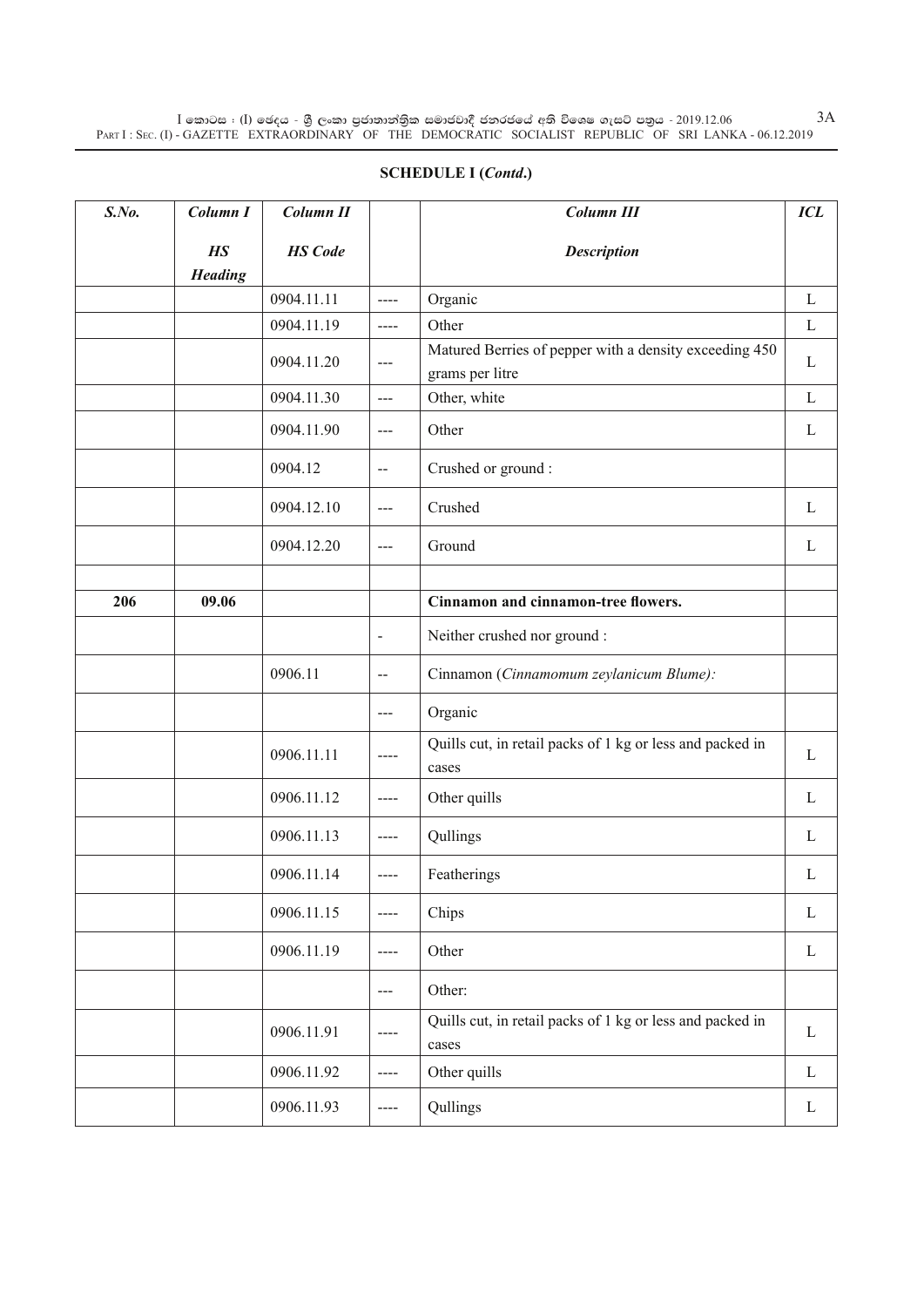$\rm I$  කොටස : ( $\rm I$ ) ඡෙදය - ශුී ලංකා පුජාතාන්තිුක සමාජවාදී ජනරජයේ අති විශෙෂ ගැසට් පතුය - 2019.12.06 Part I : Sec. (I) - GAZETTE EXTRAORDINARY OF THE DEMOCRATIC SOCIALIST REPUBLIC OF SRI LANKA - 06.12.2019 4A

| S.No. | Column I             | <b>Column II</b> |                          | Column III                                     | ICL          |
|-------|----------------------|------------------|--------------------------|------------------------------------------------|--------------|
|       | <b>HS</b><br>Heading | <b>HS Code</b>   |                          | Description                                    |              |
|       |                      | 0906.11.94       | ----                     | Featherings                                    | $\mathbf{L}$ |
|       |                      | 0906.11.95       | ----                     | Chips                                          | $\mathbf{L}$ |
|       |                      | 0906.11.99       | ----                     | Other                                          | $\mathbf{L}$ |
|       |                      | 0906.19          | $\overline{\phantom{a}}$ | Other                                          | L            |
|       |                      | 0906.20          | $\blacksquare$           | Crushed or ground:                             |              |
|       |                      | 0906.20.10       | ---                      | Cinnamon (Cinnamomum zeylanicum Blume) crushed | L            |
|       |                      | 0906.20.20       | $--$                     | Cinnamon (Cinnamomum zeylanicum Blume) ground  | L            |
|       |                      | 0906.20.90       | ---                      | Other                                          | L            |
|       |                      |                  |                          |                                                |              |
| 207   | 09.08                |                  |                          | Nutmeg, mace and cardamoms.                    |              |
|       |                      |                  | $\blacksquare$           | Nutmeg:                                        |              |
|       |                      | 0908.11          | $\overline{\phantom{a}}$ | Neither crushed nor ground:                    |              |
|       |                      |                  | ---                      | Organic:                                       |              |
|       |                      | 0908.11.11       | $---$                    | Wormy and Punky                                | L            |
|       |                      | 0908.11.19       | $---$                    | Other                                          | $\mathbf L$  |
|       |                      |                  | ---                      | Other:                                         |              |
|       |                      | 0908.11.91       | ----                     | Wormy and Punky                                | L            |
|       |                      | 0908.11.99       | ----                     | Other                                          | $\mathbf L$  |
|       |                      | 0908.12          | $\overline{\phantom{a}}$ | Crushed or ground:                             |              |
|       |                      | 0908.12.10       | ---                      | <b>Broken</b>                                  | $\mathbf{L}$ |
|       |                      | 0908.12.90       | ---                      | Other                                          | $\mathbf L$  |
|       |                      |                  | $\blacksquare$           | Mace:                                          |              |
|       |                      | 0908.21          | $\overline{\phantom{a}}$ | Neither crushed nor ground                     | $\mathbf{L}$ |
|       |                      | 0908.22          | щ.                       | Crushed or ground                              | $\mathbf L$  |

## **Schedule I (***Contd***.)**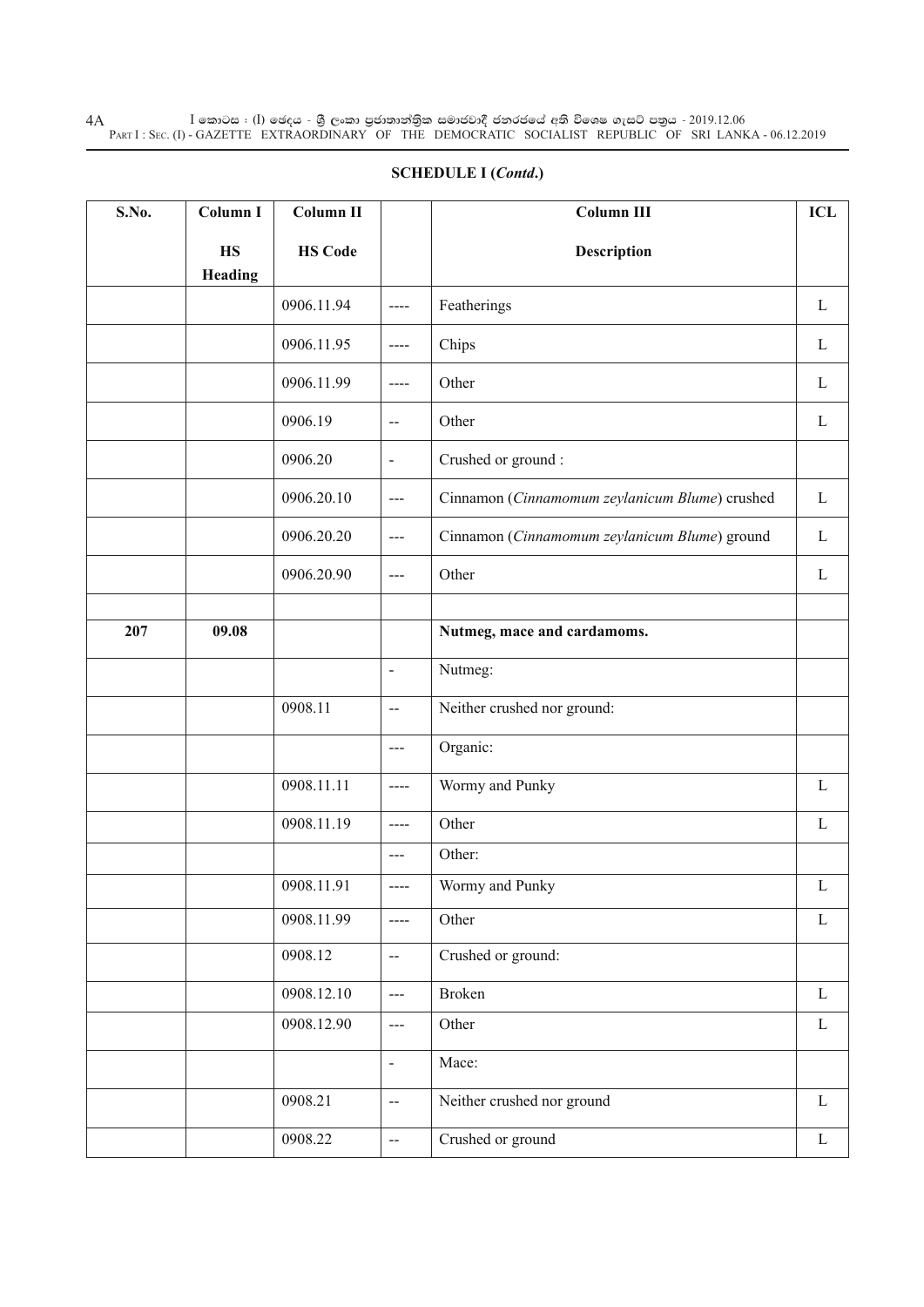$\rm I$  කොටස : ( $\rm I$ ) ඡෙදය - ශුී ලංකා පුජාතාන්තිුක සමාජවාදී ජනරජයේ අති විශෙෂ ගැසට් පතුය - 2019.12.06 Part I : Sec. (I) - GAZETTE EXTRAORDINARY OF THE DEMOCRATIC SOCIALIST REPUBLIC OF SRI LANKA - 06.12.2019

04. HS Codes applicable to the items appearing below in Column I and Column II and their corresponding entries appearing in Column III are hereby inserted into the Schedule I of the Special Import License Regulations, published in the *Gazette (Extraordinary)* No. 2044/40 dated November 09, 2017, *Gazette (Extraordinary)* No. 2076/4 dated June 18, 2018 and *Gazette (Extraordinary)* No. 2143/36 dated October 03, 2019 as amended.

|           | Column I              | Column II      |                                                                                                                                                                                                                                                                                                                                                                                                                                                | Column III                                                                                            |              |
|-----------|-----------------------|----------------|------------------------------------------------------------------------------------------------------------------------------------------------------------------------------------------------------------------------------------------------------------------------------------------------------------------------------------------------------------------------------------------------------------------------------------------------|-------------------------------------------------------------------------------------------------------|--------------|
| $S$ . No. | H.S<br><b>Heading</b> | <b>HS</b> Code |                                                                                                                                                                                                                                                                                                                                                                                                                                                | <b>Description</b>                                                                                    | <b>ICL</b>   |
| 208       | 07.13                 |                |                                                                                                                                                                                                                                                                                                                                                                                                                                                | Dried leguminous vegetables, shelled, whether or not<br>skinned or split.                             |              |
|           |                       |                | $---$                                                                                                                                                                                                                                                                                                                                                                                                                                          | Black gram:                                                                                           |              |
|           |                       | 0713.31.22     | $---$                                                                                                                                                                                                                                                                                                                                                                                                                                          | Split                                                                                                 | $\mathbf L$  |
|           |                       | 0713.31.29     | $\frac{1}{2} \left( \frac{1}{2} \right) + \frac{1}{2} \left( \frac{1}{2} \right) + \frac{1}{2} \left( \frac{1}{2} \right) + \frac{1}{2} \left( \frac{1}{2} \right) + \frac{1}{2} \left( \frac{1}{2} \right) + \frac{1}{2} \left( \frac{1}{2} \right) + \frac{1}{2} \left( \frac{1}{2} \right) + \frac{1}{2} \left( \frac{1}{2} \right) + \frac{1}{2} \left( \frac{1}{2} \right) + \frac{1}{2} \left( \frac{1}{2} \right) + \frac{1}{2} \left($ | Other                                                                                                 | L            |
|           |                       |                |                                                                                                                                                                                                                                                                                                                                                                                                                                                |                                                                                                       |              |
| 203       | 08.02                 |                |                                                                                                                                                                                                                                                                                                                                                                                                                                                | Other nuts, fresh or dried, whether or not shelled or                                                 |              |
|           |                       |                |                                                                                                                                                                                                                                                                                                                                                                                                                                                | peeled.                                                                                               |              |
|           |                       | 0802.80        | $\blacksquare$                                                                                                                                                                                                                                                                                                                                                                                                                                 | Areca nuts:                                                                                           |              |
|           |                       | 0802.80.10     | $\frac{1}{2}$                                                                                                                                                                                                                                                                                                                                                                                                                                  | Fresh (not shelled or peeled)                                                                         | $\mathbf{L}$ |
|           |                       | 0802.80.90     | $---$                                                                                                                                                                                                                                                                                                                                                                                                                                          | Other                                                                                                 | L            |
|           |                       |                |                                                                                                                                                                                                                                                                                                                                                                                                                                                |                                                                                                       |              |
| 204       | 08.13                 |                |                                                                                                                                                                                                                                                                                                                                                                                                                                                | Fruit, dried, other than that of headings 08.01<br>to 08.06; mixtures of nuts or dried fruits of this |              |
|           |                       |                |                                                                                                                                                                                                                                                                                                                                                                                                                                                | Chapter.                                                                                              |              |
|           |                       | 0813.40        | $\overline{\phantom{a}}$                                                                                                                                                                                                                                                                                                                                                                                                                       | Other fruit:                                                                                          |              |
|           |                       | 0813.40.10     | $\overline{a}$                                                                                                                                                                                                                                                                                                                                                                                                                                 | Tamarind                                                                                              | L            |
|           |                       |                |                                                                                                                                                                                                                                                                                                                                                                                                                                                |                                                                                                       |              |
|           |                       |                |                                                                                                                                                                                                                                                                                                                                                                                                                                                | Pepper of the genus Piper; dried or crushed or                                                        |              |
| 205       | 09.04                 |                |                                                                                                                                                                                                                                                                                                                                                                                                                                                | ground fruits of the genus Capsicum or of the genus                                                   |              |
|           |                       |                |                                                                                                                                                                                                                                                                                                                                                                                                                                                | Pimenta.                                                                                              |              |
|           |                       |                | $\overline{\phantom{a}}$                                                                                                                                                                                                                                                                                                                                                                                                                       | Pepper:                                                                                               |              |
|           |                       | 0904.11        | $\overline{a}$                                                                                                                                                                                                                                                                                                                                                                                                                                 | Neither crushed nor ground                                                                            |              |
|           |                       |                | $---$                                                                                                                                                                                                                                                                                                                                                                                                                                          | Light Berries of pepper with a density not exceeding<br>450 grams per litre                           |              |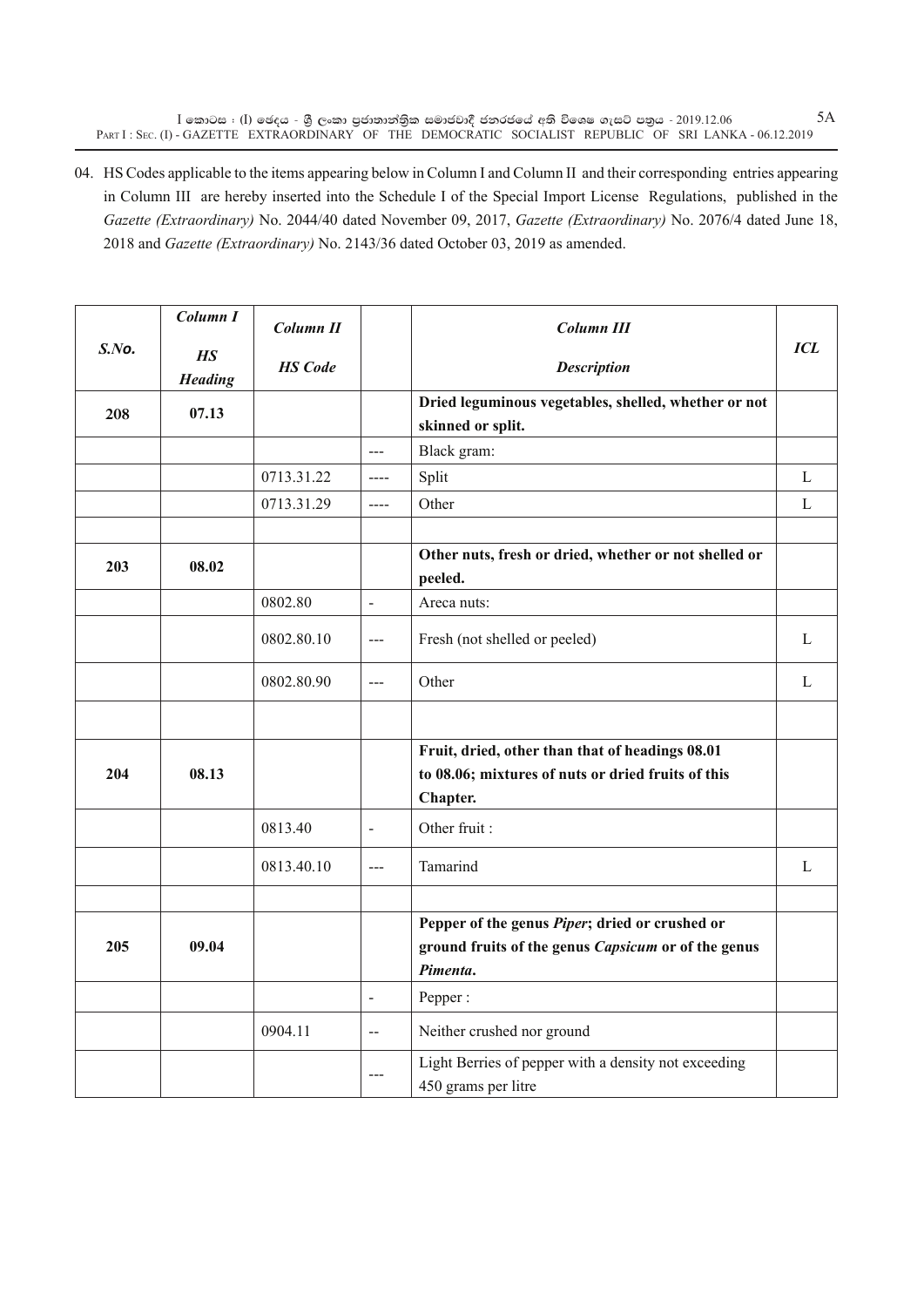$\rm I$  කොටස : ( $\rm I$ ) ඡෙදය - ශුී ලංකා පුජාතාන්තිුක සමාජවාදී ජනරජයේ අති විශෙෂ ගැසට් පතුය - 2019.12.06 Part I : Sec. (I) - GAZETTE EXTRAORDINARY OF THE DEMOCRATIC SOCIALIST REPUBLIC OF SRI LANKA - 06.12.2019 6A

|       | Column I              | Column II      |                          | <b>Column III</b>                                                         |              |
|-------|-----------------------|----------------|--------------------------|---------------------------------------------------------------------------|--------------|
| S.No. | H.S<br><b>Heading</b> | <b>HS</b> Code |                          | <b>Description</b>                                                        | <b>ICL</b>   |
|       |                       | 0904.11.11     | $\frac{1}{2}$            | Organic                                                                   | L            |
|       |                       | 0904.11.19     | $\frac{1}{2}$            | Other                                                                     | L            |
|       |                       | 0904.11.20     | $---$                    | Matured Berries of pepper with a density exceeding 450<br>grams per litre | L            |
|       |                       | 0904.11.30     | $\sim$ $\sim$            | Other, white                                                              | L            |
|       |                       | 0904.11.90     | $\overline{a}$           | Other                                                                     | L            |
|       |                       | 0904.12        | $\overline{\phantom{m}}$ | Crushed or ground:                                                        |              |
|       |                       | 0904.12.10     | $\qquad \qquad - -$      | Crushed                                                                   | L            |
|       |                       | 0904.12.20     | $---$                    | Ground                                                                    | L            |
|       |                       |                |                          |                                                                           |              |
| 206   | 09.06                 |                |                          | Cinnamon and cinnamon-tree flowers.                                       |              |
|       |                       |                | $\blacksquare$           | Neither crushed nor ground :                                              |              |
|       |                       | 0906.11        | $\mathbf{--}$            | Cinnamon (Cinnamomum zeylanicum Blume):                                   |              |
|       |                       |                | $\qquad \qquad - -$      | Organic                                                                   |              |
|       |                       | 0906.11.11     | $---$                    | Quills cut, in retail packs of 1 kg or less and packed in<br>cases        | $\mathbf{L}$ |
|       |                       | 0906.11.12     | ----                     | Other quills                                                              | L            |
|       |                       | 0906.11.13     | $\qquad \qquad - - -$    | Qullings                                                                  | $\mathbf L$  |
|       |                       | 0906.11.14     | $\qquad \qquad - - -$    | Featherings                                                               | $\mathbf L$  |
|       |                       | 0906.11.15     | $\frac{1}{2}$            | Chips                                                                     | $\mathbf{L}$ |
|       |                       | 0906.11.19     | $\qquad \qquad - - -$    | Other                                                                     | $\mathbf L$  |
|       |                       |                | $---$                    | Other:                                                                    |              |
|       |                       | 0906.11.91     | $---$                    | Quills cut, in retail packs of 1 kg or less and packed in<br>cases        | L            |
|       |                       | 0906.11.92     | $\qquad \qquad - - -$    | Other quills                                                              | $\mathbf L$  |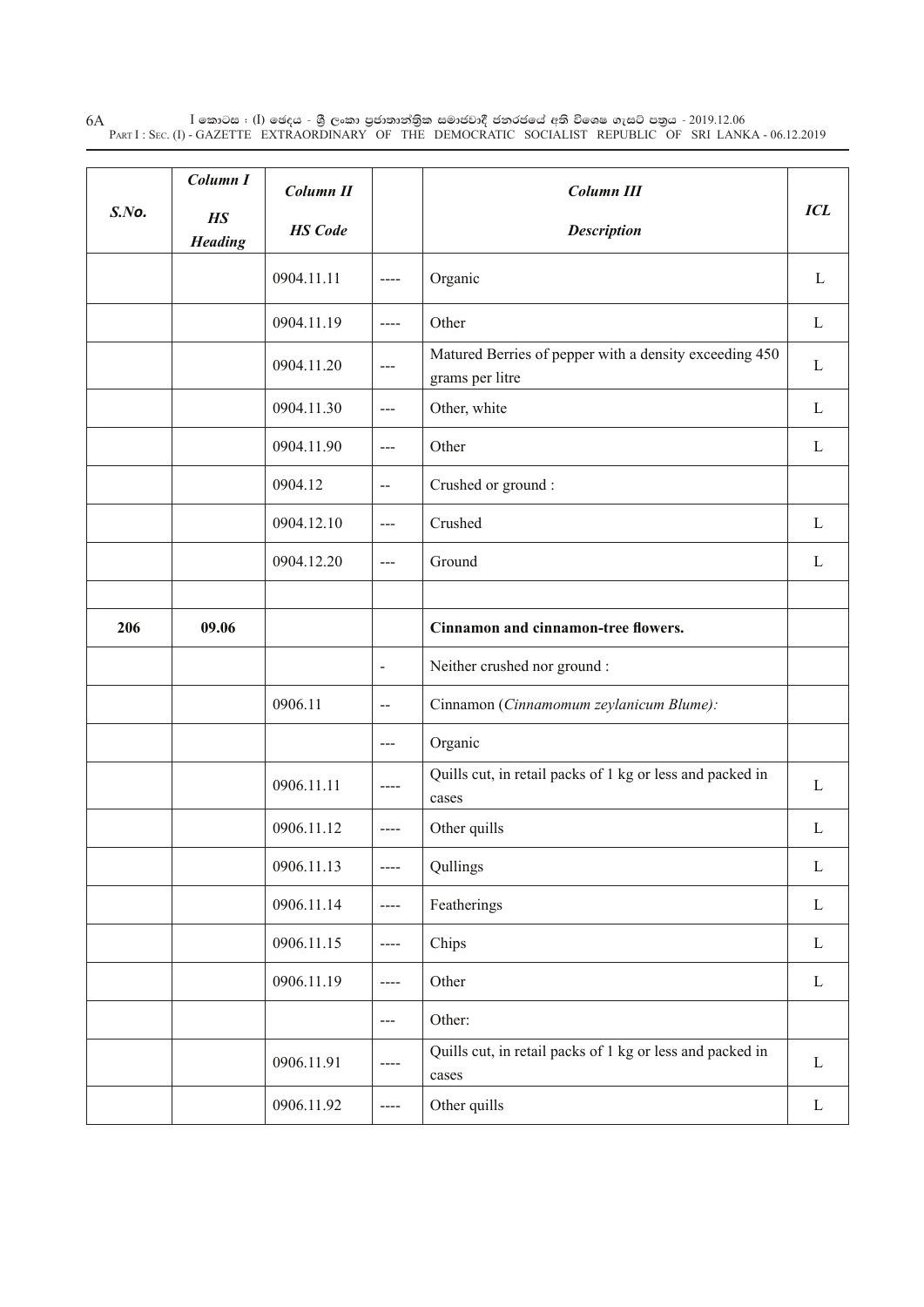$\rm I$  කොටස : ( $\rm I$ ) ඡෙදය - ශුී ලංකා පුජාතාන්තිුක සමාජවාදී ජනරජයේ අති විශෙෂ ගැසට් පතුය - 2019.12.06 Part I : Sec. (I) - GAZETTE EXTRAORDINARY OF THE DEMOCRATIC SOCIALIST REPUBLIC OF SRI LANKA - 06.12.2019

|       | Column I              | Column II      |                       | <b>Column III</b>                              |              |
|-------|-----------------------|----------------|-----------------------|------------------------------------------------|--------------|
| S.No. | H.S<br><b>Heading</b> | <b>HS</b> Code |                       | <b>Description</b>                             | <b>ICL</b>   |
|       |                       | 0906.11.93     | $\frac{1}{2}$         | Qullings                                       | L            |
|       |                       | 0906.11.94     | $---$                 | Featherings                                    | L            |
|       |                       | 0906.11.95     | $\frac{1}{2}$         | Chips                                          | L            |
|       |                       | 0906.11.99     | $\frac{1}{2}$         | Other                                          | L            |
|       |                       | 0906.19        | $\overline{a}$        | Other                                          | L            |
|       |                       | 0906.20        | $\blacksquare$        | Crushed or ground:                             |              |
|       |                       | 0906.20.10     | $---$                 | Cinnamon (Cinnamomum zeylanicum Blume) crushed | L            |
|       |                       | 0906.20.20     | $--$                  | Cinnamon (Cinnamomum zeylanicum Blume) ground  | L            |
|       |                       | 0906.20.90     | ---                   | Other                                          | L            |
|       |                       |                |                       |                                                |              |
| 209   | 09.07                 |                |                       | Cloves (whole fruit, cloves and stems).        |              |
|       |                       | 0907.10        | $\blacksquare$        | Neither crushed nor ground:                    |              |
|       |                       |                | $---$                 | Organic:                                       |              |
|       |                       | 0907.10.11     | $\qquad \qquad - - -$ | Whole fruit                                    | L            |
|       |                       | 0907.10.12     | $\frac{1}{2}$         | Cloves                                         | $\mathbf{L}$ |
|       |                       | 0907.10.13     | ----                  | <b>Stems</b>                                   | L            |
|       |                       |                | $---$                 | Other:                                         |              |
|       |                       | 0907.10.91     | $\cdots$              | Whole fruit                                    | $\mathbf{L}$ |
|       |                       | 0907.10.92     | $\cdots$              | Cloves                                         | $\mathbf{L}$ |
|       |                       | 0907.10.93     | $---$                 | <b>Stems</b>                                   | $\mathbf{L}$ |
|       |                       | 0907.20        | $\blacksquare$        | Crushed or ground                              | $\mathbf{L}$ |
|       |                       |                |                       |                                                |              |

7A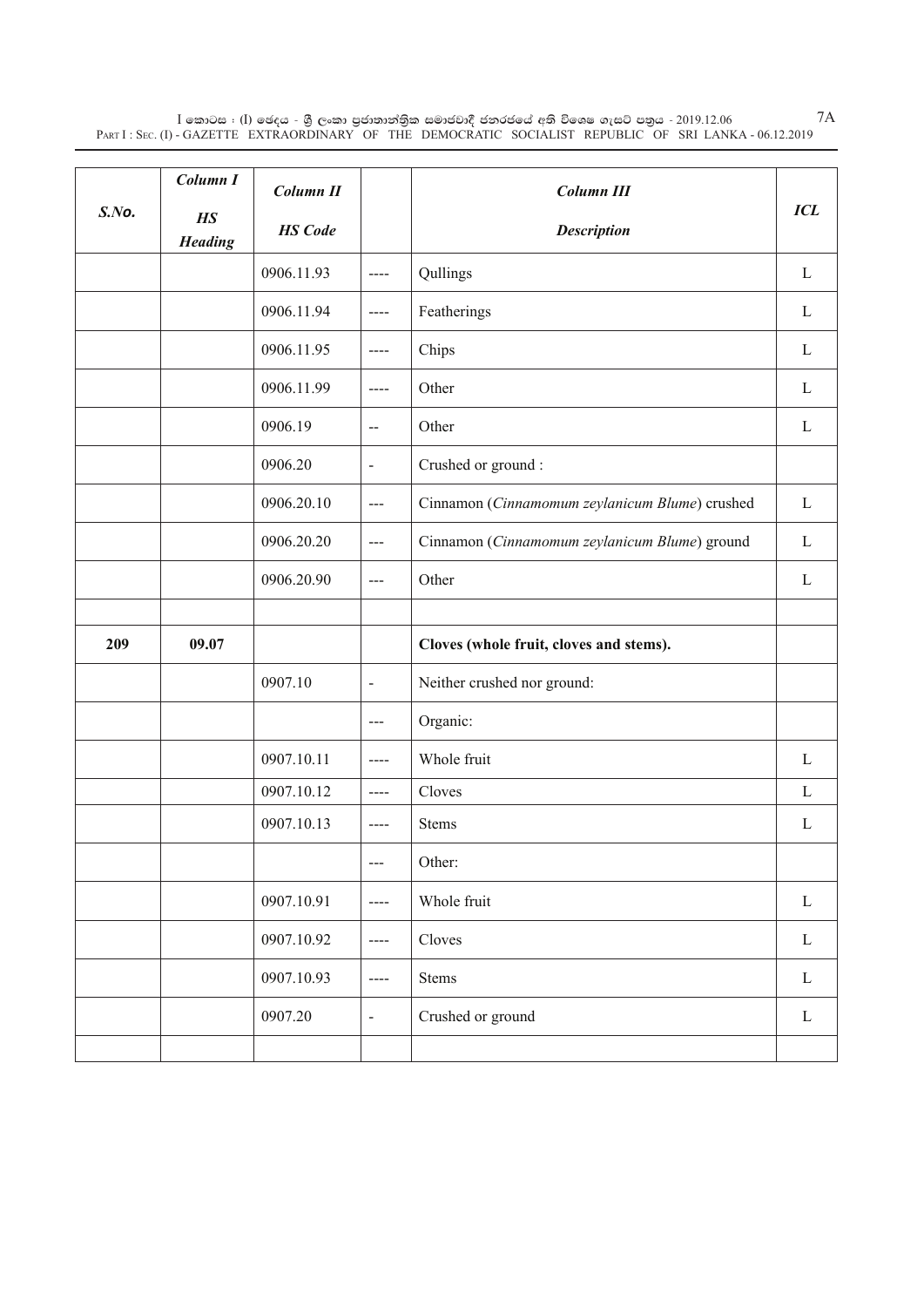$\rm I$  කොටස : ( $\rm I$ ) ඡෙදය - ශුී ලංකා පුජාතාන්තිුක සමාජවාදී ජනරජයේ අති විශෙෂ ගැසට් පතුය - 2019.12.06 Part I : Sec. (I) - GAZETTE EXTRAORDINARY OF THE DEMOCRATIC SOCIALIST REPUBLIC OF SRI LANKA - 06.12.2019 8A

| S.No. | Column I<br>H.S<br><b>Heading</b> | Column II<br><b>HS</b> Code |                                                                                                                                                                                                                                                                                                                                                                                              | Column III<br><b>Description</b>                                                   | <b>ICL</b>   |
|-------|-----------------------------------|-----------------------------|----------------------------------------------------------------------------------------------------------------------------------------------------------------------------------------------------------------------------------------------------------------------------------------------------------------------------------------------------------------------------------------------|------------------------------------------------------------------------------------|--------------|
| 207   | 09.08                             |                             |                                                                                                                                                                                                                                                                                                                                                                                              | Nutmeg, mace and cardamoms.                                                        |              |
|       |                                   |                             | $\overline{\phantom{a}}$                                                                                                                                                                                                                                                                                                                                                                     | Nutmeg:                                                                            |              |
|       |                                   | 0908.11                     | $\overline{a}$                                                                                                                                                                                                                                                                                                                                                                               | Neither crushed nor ground:                                                        |              |
|       |                                   |                             | $---$                                                                                                                                                                                                                                                                                                                                                                                        | Organic:                                                                           |              |
|       |                                   | 0908.11.11                  | $\cdots$                                                                                                                                                                                                                                                                                                                                                                                     | Wormy and Punky                                                                    | L            |
|       |                                   | 0908.11.19                  | $\frac{1}{2}$                                                                                                                                                                                                                                                                                                                                                                                | Other                                                                              | L            |
|       |                                   |                             | $\qquad \qquad - -$                                                                                                                                                                                                                                                                                                                                                                          | Other:                                                                             |              |
|       |                                   | 0908.11.91                  | $---$                                                                                                                                                                                                                                                                                                                                                                                        | Wormy and Punky                                                                    | L            |
|       |                                   | 0908.11.99                  | $\frac{1}{2} \frac{1}{2} \frac{1}{2} \frac{1}{2} \frac{1}{2} \frac{1}{2} \frac{1}{2} \frac{1}{2} \frac{1}{2} \frac{1}{2} \frac{1}{2} \frac{1}{2} \frac{1}{2} \frac{1}{2} \frac{1}{2} \frac{1}{2} \frac{1}{2} \frac{1}{2} \frac{1}{2} \frac{1}{2} \frac{1}{2} \frac{1}{2} \frac{1}{2} \frac{1}{2} \frac{1}{2} \frac{1}{2} \frac{1}{2} \frac{1}{2} \frac{1}{2} \frac{1}{2} \frac{1}{2} \frac{$ | Other                                                                              | L            |
|       |                                   | 0908.12                     | $\mathord{\hspace{1pt}\text{--}\hspace{1pt}}$                                                                                                                                                                                                                                                                                                                                                | Crushed or ground:                                                                 |              |
|       |                                   | 0908.12.10                  | $---$                                                                                                                                                                                                                                                                                                                                                                                        | <b>Broken</b>                                                                      | L            |
|       |                                   | 0908.12.90                  | $\sim$ $\sim$                                                                                                                                                                                                                                                                                                                                                                                | Other                                                                              | L            |
|       |                                   |                             | $\overline{\phantom{a}}$                                                                                                                                                                                                                                                                                                                                                                     | Mace:                                                                              |              |
|       |                                   | 0908.21                     | $\mathord{\hspace{1pt}\text{--}\hspace{1pt}}$                                                                                                                                                                                                                                                                                                                                                | Neither crushed nor ground                                                         | L            |
|       |                                   | 0908.22                     | $\overline{a}$                                                                                                                                                                                                                                                                                                                                                                               | Crushed or ground                                                                  | L            |
|       |                                   |                             | $\blacksquare$                                                                                                                                                                                                                                                                                                                                                                               | Cardamoms:                                                                         |              |
|       |                                   | 0908.31                     | $\mathord{\hspace{1pt}\text{--}\hspace{1pt}}$                                                                                                                                                                                                                                                                                                                                                | Neither crushed nor ground                                                         | $\Gamma$     |
|       |                                   | 0908.32                     | $\overline{\phantom{a}}$                                                                                                                                                                                                                                                                                                                                                                     | Crushed or ground                                                                  | $\mathbf L$  |
|       |                                   |                             |                                                                                                                                                                                                                                                                                                                                                                                              |                                                                                    |              |
| 210   | 09.10                             |                             |                                                                                                                                                                                                                                                                                                                                                                                              | Ginger, saffron, turmeric (curcuma), thyme, bay<br>leaves, curry and other spices. |              |
|       |                                   |                             | $\qquad \qquad \blacksquare$                                                                                                                                                                                                                                                                                                                                                                 | Ginger:                                                                            |              |
|       |                                   | 0910.11                     | $\overline{a}$                                                                                                                                                                                                                                                                                                                                                                               | Neither crushed nor ground:                                                        |              |
|       |                                   | 0910.11.10                  | $---$                                                                                                                                                                                                                                                                                                                                                                                        | Dried                                                                              | $\mathbf{L}$ |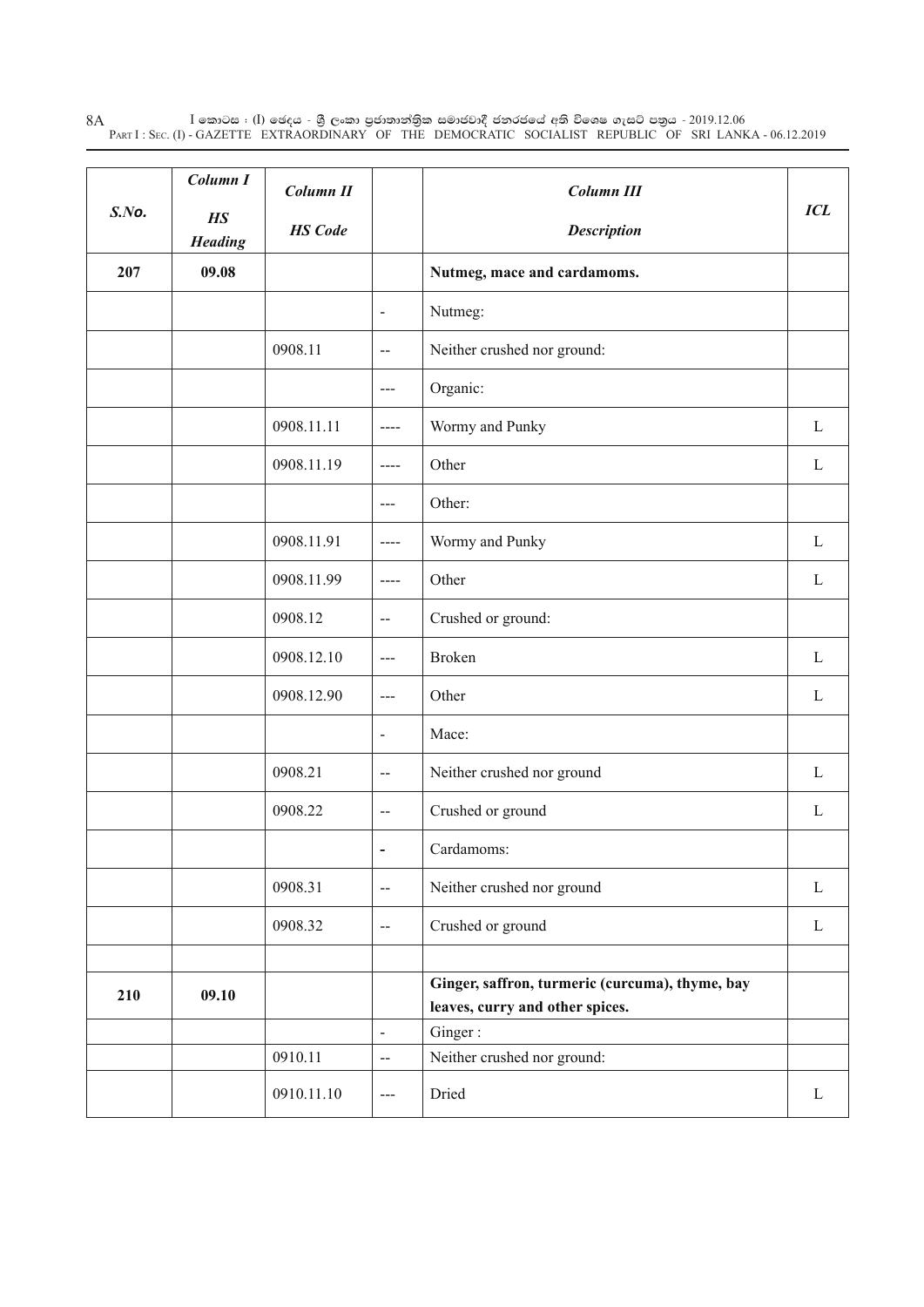$\rm I$  කොටස : ( $\rm I$ ) ඡෙදය - ශුී ලංකා පුජාතාන්තිුක සමාජවාදී ජනරජයේ අති විශෙෂ ගැසට් පතුය - 2019.12.06 Part I : Sec. (I) - GAZETTE EXTRAORDINARY OF THE DEMOCRATIC SOCIALIST REPUBLIC OF SRI LANKA - 06.12.2019

| S.No. | Column I<br><b>HS</b><br><b>Heading</b> | Column II<br><b>HS</b> Code |                                                         | <b>Column III</b><br><b>Description</b>                                                                                                                                                                                                                                                                                                                                                                                                                                                                      | <b>ICL</b> |
|-------|-----------------------------------------|-----------------------------|---------------------------------------------------------|--------------------------------------------------------------------------------------------------------------------------------------------------------------------------------------------------------------------------------------------------------------------------------------------------------------------------------------------------------------------------------------------------------------------------------------------------------------------------------------------------------------|------------|
|       |                                         | 0910.11.90                  | $---$                                                   | Other                                                                                                                                                                                                                                                                                                                                                                                                                                                                                                        | L          |
|       |                                         | 0910.12                     | $\mathbf{L}$                                            | Crushed or ground                                                                                                                                                                                                                                                                                                                                                                                                                                                                                            | L          |
|       |                                         | 0910.30                     | $\overline{\phantom{a}}$                                | Turmeric (curcuma) :                                                                                                                                                                                                                                                                                                                                                                                                                                                                                         |            |
|       |                                         | 0910.30.10                  | $  -$                                                   | Neither crushed nor ground                                                                                                                                                                                                                                                                                                                                                                                                                                                                                   | L          |
|       |                                         | 0910.30.90                  | $\frac{1}{2}$                                           | Other                                                                                                                                                                                                                                                                                                                                                                                                                                                                                                        | L          |
| 211   | 33.07                                   | 3307.41                     | $\overline{\phantom{a}}$<br>$\mathcal{L}_{\mathcal{F}}$ | Pre-shave, shaving or after-shave preparations,<br>personal deodorants, bath preparations, depilatories<br>and other perfumery, cosmetic or toilet preparations<br>not elsewhere specified or included; prepared room<br>deodorizers, whether or not perfumed or having<br>disinfectant properties.<br>Preparations for perfuming or deodorizing rooms,<br>including odoriferous preparations used during religious<br>rites :<br>"Agarbatti" and other odoriferous preparations which<br>operate by burning | L          |
| 212   | 95.03                                   | 9503.00                     |                                                         | Tricycles, scooters, pedal cars and similar wheeled<br>toys; dolls' carriages; dolls; other toys; reduced size<br>("scale") models and similar recreational models,<br>working or not; puzzles of all kinds.                                                                                                                                                                                                                                                                                                 |            |
|       |                                         | 9503.00.90                  | $---$                                                   | Other (Kites only)                                                                                                                                                                                                                                                                                                                                                                                                                                                                                           | L          |
| 213   | 95.05                                   |                             |                                                         | Festive, carnival or other entertainment articles,<br>including conjuring tricks and novelty jokes.                                                                                                                                                                                                                                                                                                                                                                                                          |            |
|       |                                         | 9505.90                     | $\blacksquare$                                          | Other (Lanterns/Vesak Lanterns only)                                                                                                                                                                                                                                                                                                                                                                                                                                                                         | L          |

9A